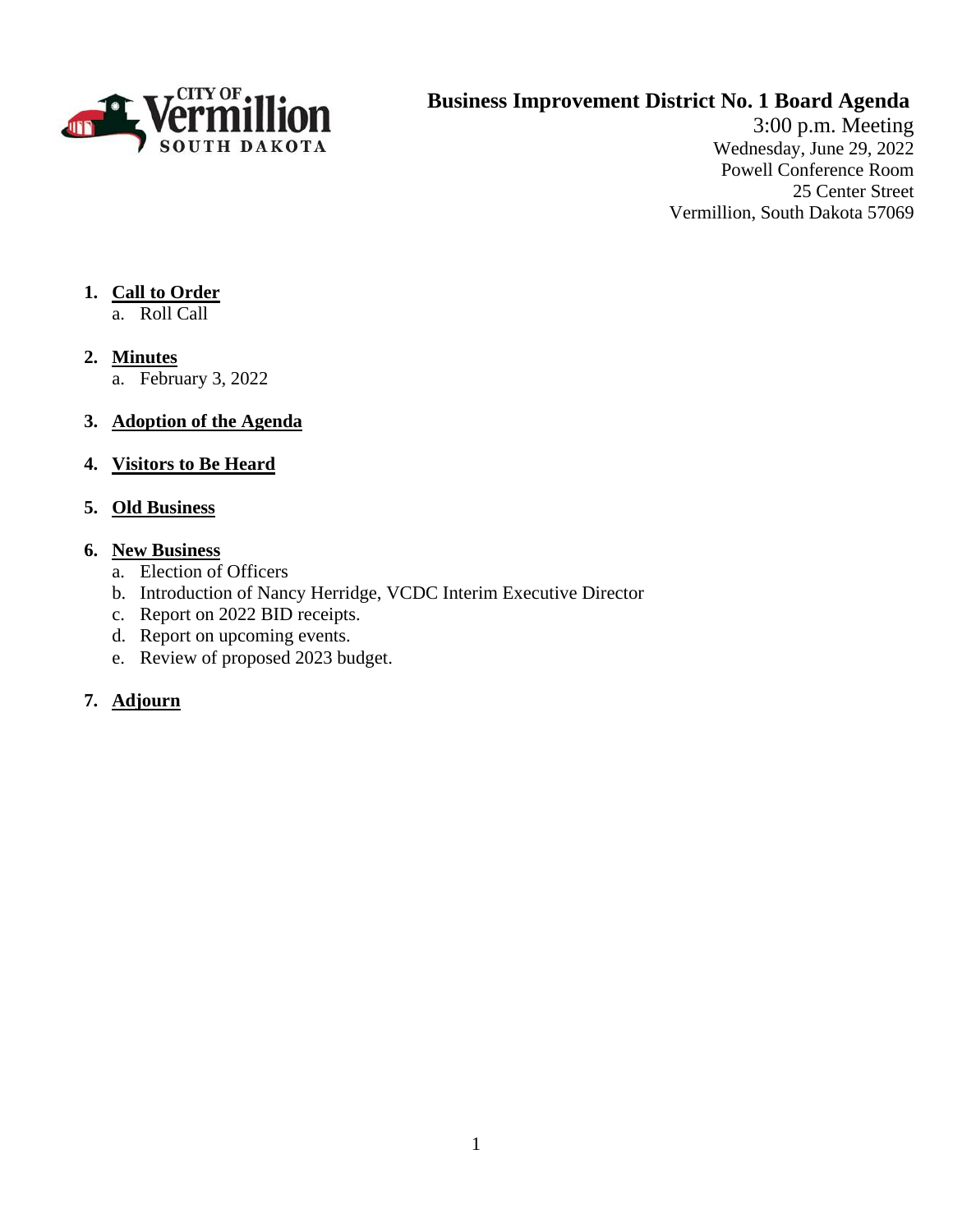Unapproved Minutes City of Vermillion Business Improvement District No. 1 Board February 3, 2022 Thursday  $-4:00$  p.m.

The meeting of the City of Vermillion Business Improvement District No. 1 Board was called to order on Thursday, February 3, 2022 at 4:00 p.m. by Chairman David Herbster at City Hall large conference room.

1. Roll Call

Present: Collin Lind, David Herbster, Greg Huckabee, Judy Benson

Absent: Dan Kenton

Also Present: Melissa Eberts, John Prescott, Katie Redden

2. Minutes

A. Minutes of July 21, 2021

#### 1-22

Greg Huckabee moved approval of the July 21, 2021 minutes. Collin Lind seconded the motion. Motion carried 4 to 0. Chairman Herbster declared the motion adopted.

3. Adoption of Agenda

#### 2-22

Collin Lind moved approval of the agenda. Greg Huckabee seconded the motion. Motion carried 4 to 0. Chairman Herbster declared the motion adopted.

4. Visitors to be Heard - None

- 5. Old Business None
- 6. New Business
- A. Introduction of new members

Collin Lind, Owner of The Vermillion Pizza Ranch, introduced himself and stated he is excited to be able to join this board and hopes he can add a different perspective.

Melissa Eberts, VCDC Communications and Tourism manager, stated she started working for the VCDC in 2019 and has recently been promoted to this position. Melissa noted she is looking forward to learn how this board works.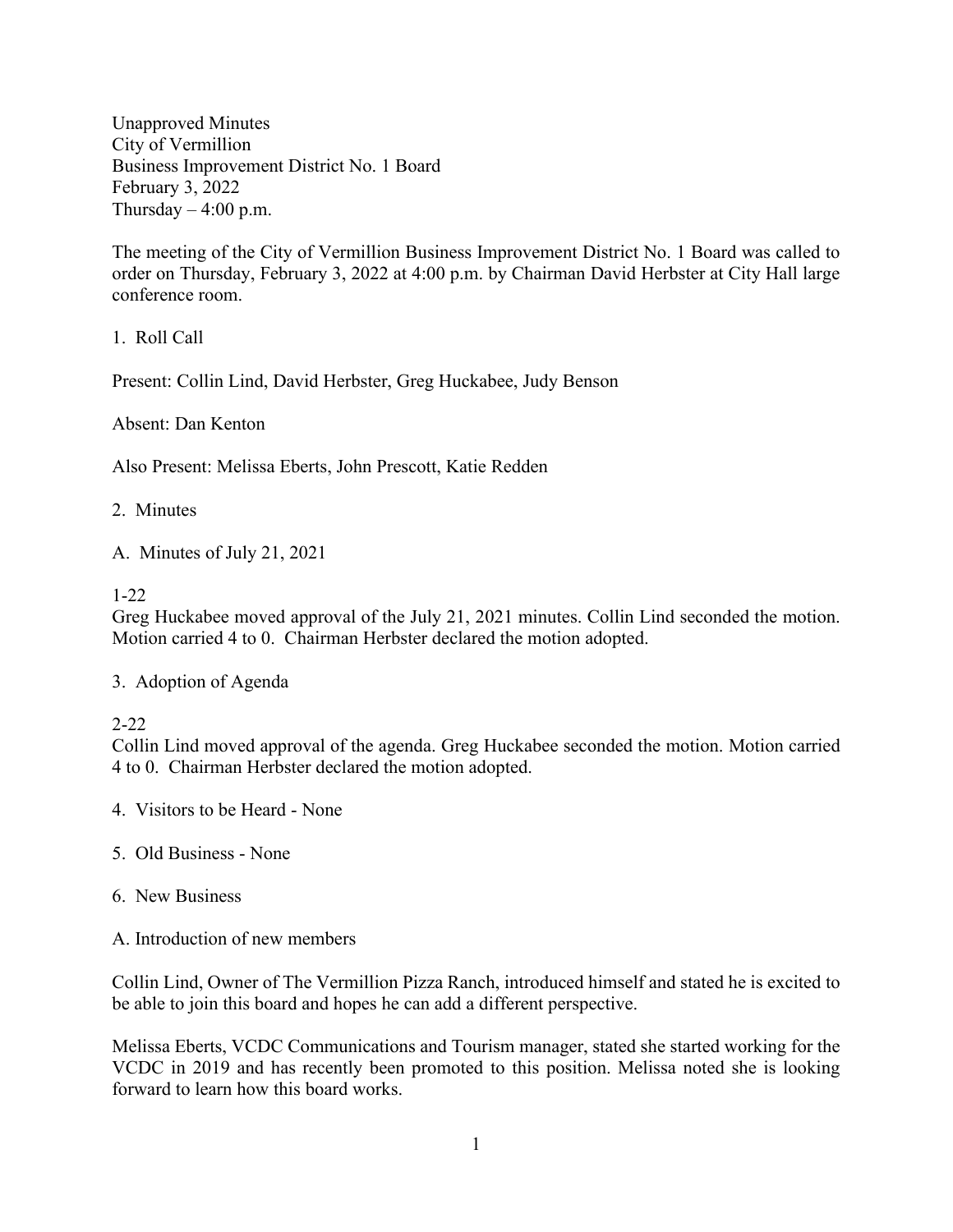#### B. Report on 2020 BID receipts

Katie Redden, Finance Officer, reported that BID receipts for 2021 that were up by \$24,426 from 2020. Katie noted that the fund balance is still down the \$8,674 that was taken from the reserve in 2020. Discussion followed on the different events that took place in 2021 to increase hotel stays.

#### C. Report on upcoming events

Melissa Eberts, VCDC Communications and Tourism manager, provided handouts of events that the VCDC is anticipating happening in 2022. Melissa noted the newest conference they are looking at hosting is the Dakota Resources RuralX Conference. Melissa reported on events planned for this year noting the High School All-Star Football game is being planned, the Shakespeare Festival planning is in process. Melissa stated the Visitors Guide will be coming out soon.

David Herbster reported on the USD sporting events this spring. David noted that USD is hosting many indoor and outdoor track meet in the coming months. Discussion followed on events and happenings in the community.

D. Review of Budget for 2022

John Prescott, City Manager, reviewed the budget for 2022 noting that the VCDC is budgeted to receive 98% of the receipts and 2% to the city for collecting. John noted that due to the decrease in reserve funds from 2020 there will be an opportunity to either utilize the American Rescue Plan money or to decrease the amount given to the VCDC. Discussion followed on the two options.

7. Adjourn

3-22

Collin Lind moved to adjourn the meeting at 4:45 p.m. Judy Bensen seconded the motion. Motion carried 4 to 0. Chairman Herbster declared the motion adopted.

Dated at Vermillion, South Dakota this 3rd day of February, 2022.

City of Vermillion Business Improvement District Board

 $\mathcal{L}_\mathcal{L}$ 

David Herbster, Chairman

Attest:

Katie E. Redden, Finance Officer

 $\mathcal{L}_\mathcal{L}$  , which is a set of the set of the set of the set of the set of the set of the set of the set of the set of the set of the set of the set of the set of the set of the set of the set of the set of the set of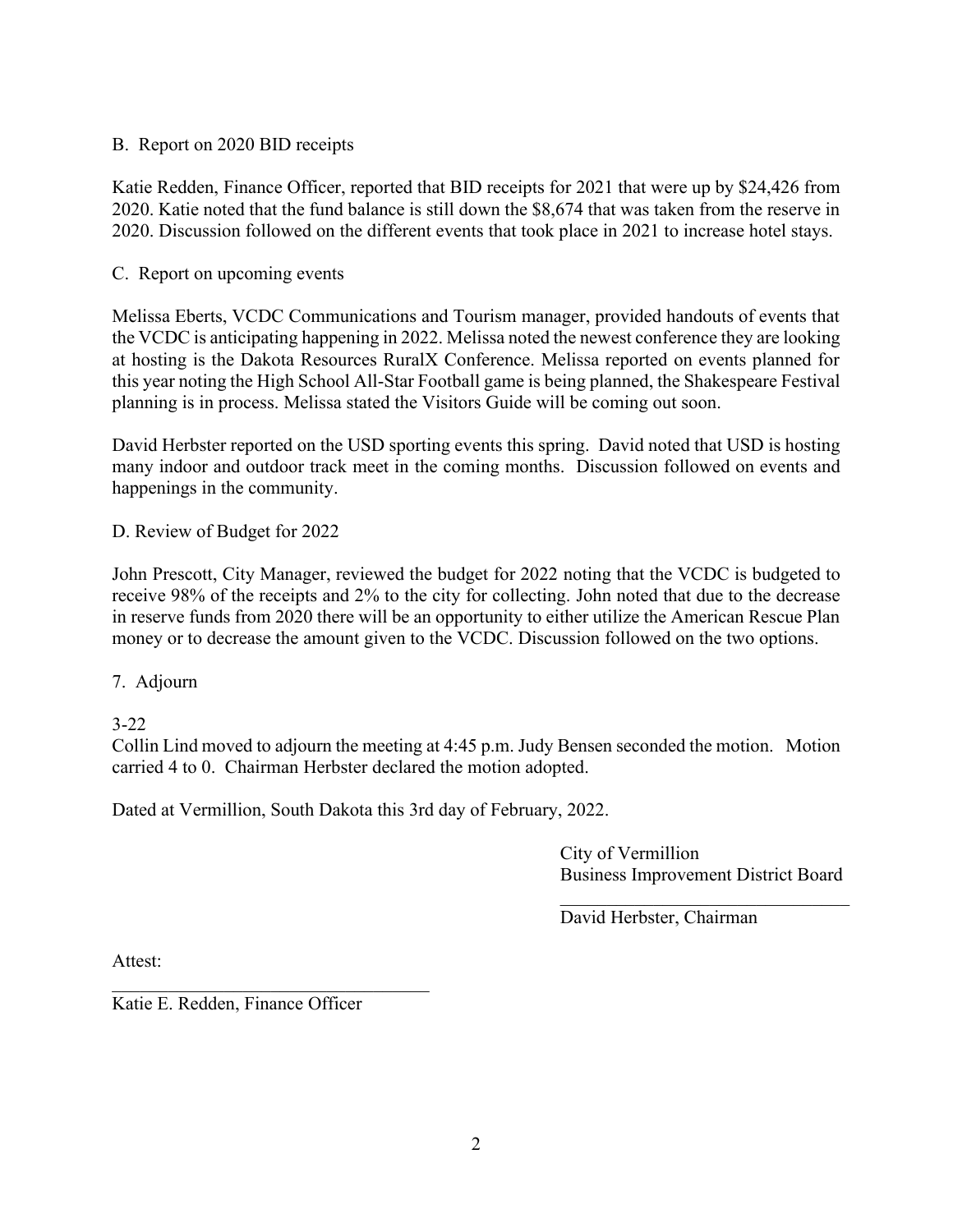# City of Vermillion<br>Business Improvement District Number 1<br>Acutal For 2020, and 2021 Budget 2022

|                           |          |        |               | Year-to-Date | Revised       |        |
|---------------------------|----------|--------|---------------|--------------|---------------|--------|
|                           | Actual   | Actual | <b>Budget</b> | (Jan-April)  | <b>Budget</b> | Budget |
|                           | 2020     | 2021   | 2022          | 2022         | 2022          | 2023   |
| Revenues:                 |          |        |               |              |               |        |
| BID #1 Revenues           | 41,916   | 66,342 | 60,000        | 15,320       | 70,000        | 72,000 |
| Transfer In               |          |        |               | 8,674        | 8,674         |        |
| Expenses:                 |          |        |               |              |               |        |
| Promotion & Marketing     | 49,752   | 65,015 | 58,800        | 15,014       | 68,600        | 70,560 |
| Reserve Funds to VCDC     |          |        |               |              |               |        |
| Collection                | 838      | 1,327  | 1,200         | 306          | 1,400         | 1,440  |
| <b>Total Expense</b>      | 50,590   | 66,342 | 60,000        | 15,320       | 70,000        | 72,000 |
| Revenue over Expenses     | (8, 674) |        |               | 8,674        | 8,674         |        |
| Projected Reserve Balance |          |        |               |              |               |        |
| Year end                  | 21,326   | 21,326 | 21,326        | 30,000       | 30,000        | 30,000 |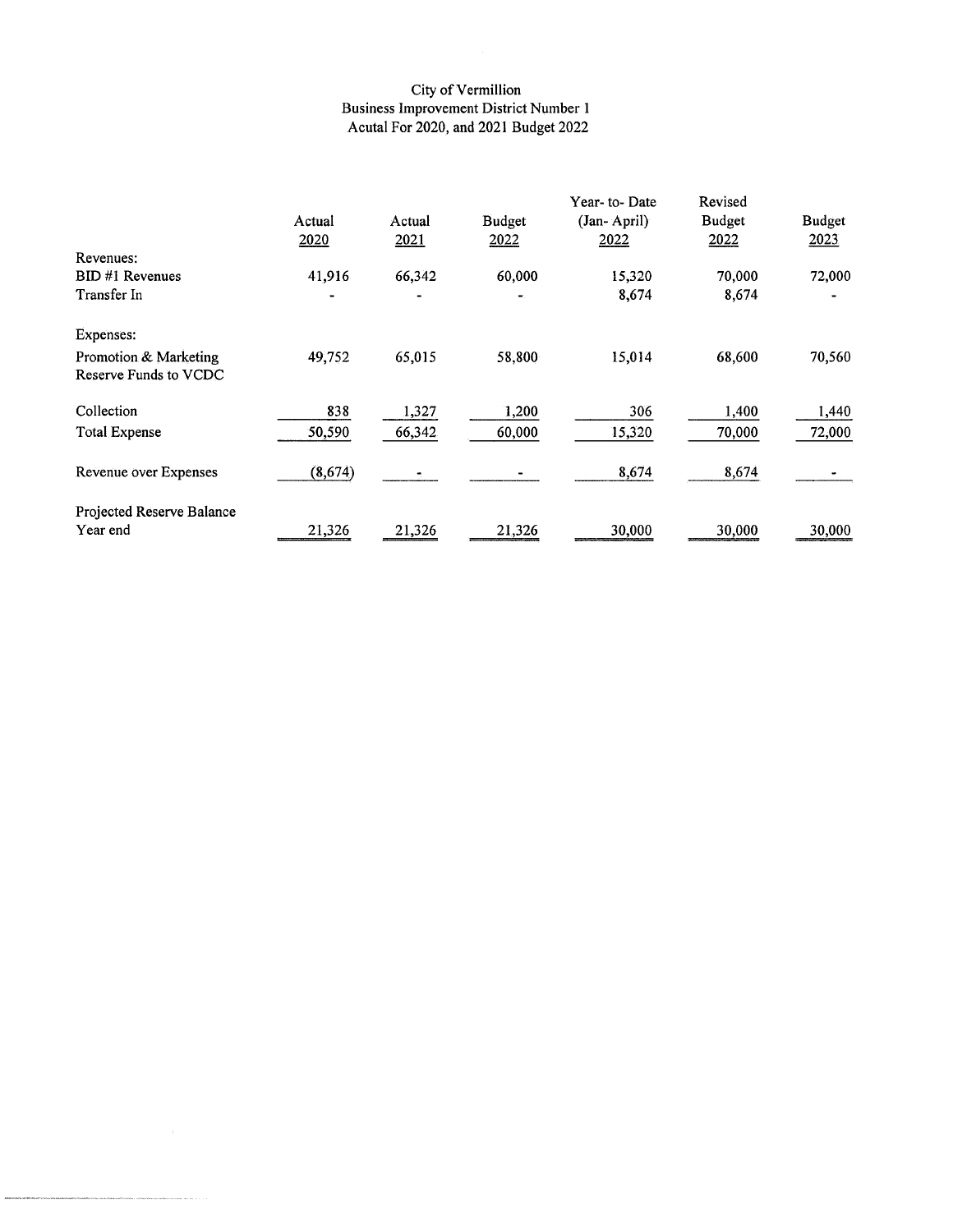| Pay to Vermillion Area Chamber of Commerce<br>213-46500-2300 Actual | Second Quarter<br><b>First Quarter</b><br>Forth Quarter<br>Third Quarter | 98% to Chamber for Promotion | 2% accounting fee City | Business Improvement District Number 1 Receipts<br>Occupancy tax.rate<br>Monthly Summary of 2022<br>Small Three<br>Summary 2022<br>City of Vermillion<br>Percentage Occupancy<br>Total Room subject to tax<br>Large Three<br>Total Occupancy tax for month |
|---------------------------------------------------------------------|--------------------------------------------------------------------------|------------------------------|------------------------|------------------------------------------------------------------------------------------------------------------------------------------------------------------------------------------------------------------------------------------------------------|
|                                                                     |                                                                          | 3,196.76                     | PZ'S9                  | $\lVert \mathbf{v} \rVert$<br>s,<br>s<br>Nenuer<br>30.66%<br>16.76%<br>26.71%<br>3,262, 5<br>3,262<br>1.631<br>2.00 \$<br>ò,                                                                                                                               |
|                                                                     |                                                                          | 3,075.24                     | 97.79                  | February<br>35.33%<br>11.10%<br>28.44%<br>6,400, 5<br>3,138<br>1,569<br>2.0055<br>'n,                                                                                                                                                                      |
| 10,778.04                                                           | 10,778.04                                                                | 4,506.04                     | 96.16                  | March<br>866'01<br>44.09%<br>37.65%<br>21,43%<br><b>66Z'Z</b><br>4,598<br>2.00 \$<br>n<br>n                                                                                                                                                                |
|                                                                     |                                                                          | 4,235.56                     | 86.44                  | April<br>15,320 \$<br>41.82%<br>23.33%<br>36.57%<br>4,322<br>2,161<br>$2.00\pm$<br>÷,                                                                                                                                                                      |
|                                                                     |                                                                          |                              |                        | <b>AeM</b><br>15,320<br>0.00%<br>9600%<br>9600'0<br>$200\frac{5}{5}$<br>m                                                                                                                                                                                  |
| 4,235.56                                                            | 4,235.56                                                                 |                              |                        | punp<br>15,320 \$<br>0.00%<br>9600%<br>900%<br>$2.00 - 5$                                                                                                                                                                                                  |
|                                                                     |                                                                          |                              |                        | ξ<br>15,320<br>0.00%<br>9600%<br>9000%<br>2.0025<br>ġ,<br>s                                                                                                                                                                                                |
|                                                                     |                                                                          |                              | 1                      | August<br>15,320 \$<br><b>0.0%</b><br>9600'0<br>0.00%<br>5002                                                                                                                                                                                              |
|                                                                     |                                                                          |                              |                        | September October<br>15,320 \$<br>0.00%<br>0.00%<br>900%<br><b>2.00 \$</b>                                                                                                                                                                                 |
|                                                                     |                                                                          |                              |                        | 15,320<br>%00.0<br>%00.0<br>%00.0<br>$2.00\pm 5$<br>'n                                                                                                                                                                                                     |
|                                                                     |                                                                          |                              |                        | November December<br>15,320<br>0.00%<br>0.00%<br>0.00%<br>2.00 \$                                                                                                                                                                                          |
|                                                                     |                                                                          |                              |                        | 15,320 \$<br>%00.0<br>%00.0<br>%00.0<br>2.00 \$                                                                                                                                                                                                            |
| 15,013.60                                                           | 10,778.04<br>4235.56                                                     | 15,013.60                    | 306.40<br>306.40       | <b>Tatal</b><br>15,320<br>10.78%<br>12.66%<br>15,320<br>%50'9<br>7,660<br>2.00                                                                                                                                                                             |

 $\frac{1}{2}$ 

 $\frac{1}{2}$